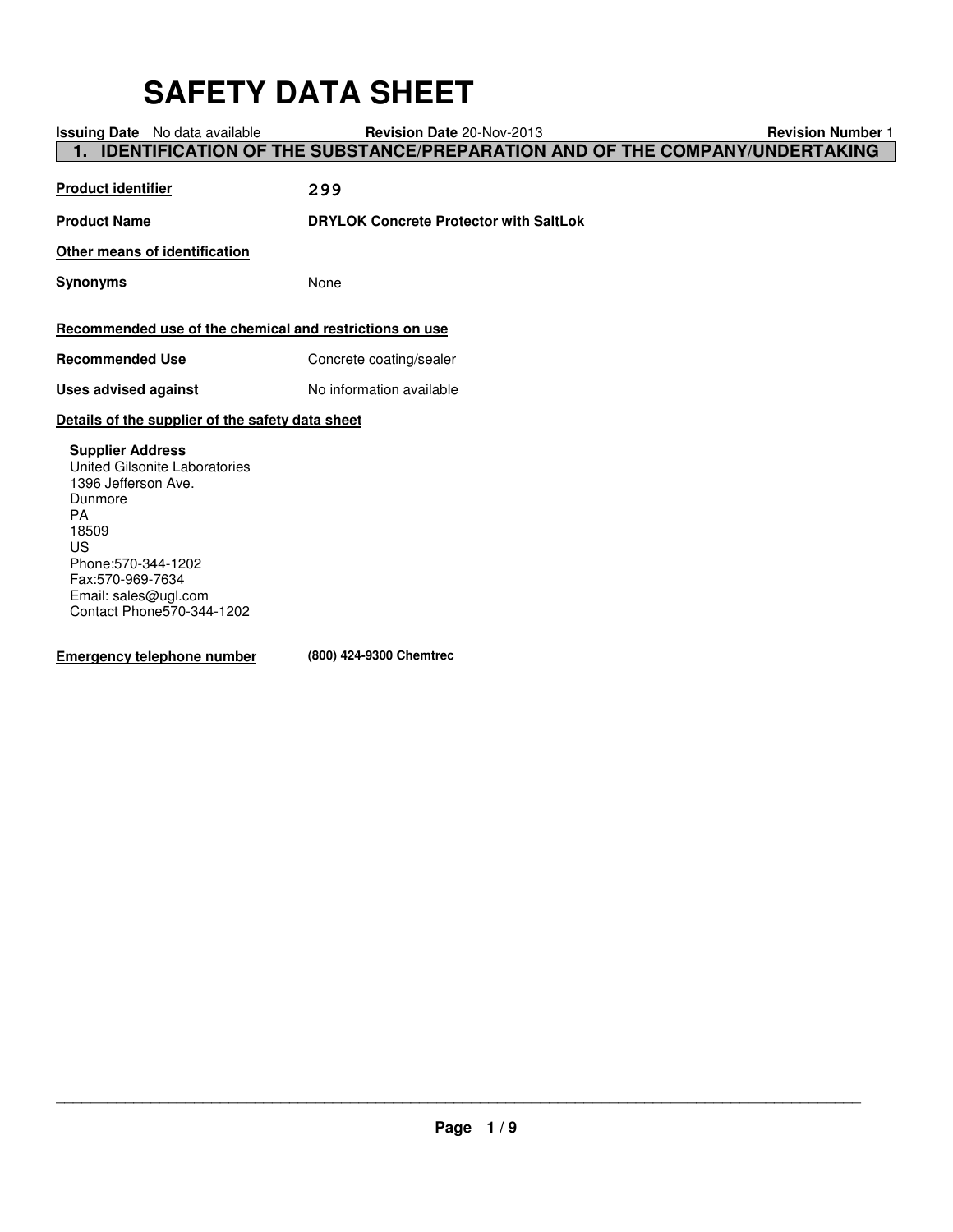#### \_\_\_\_\_\_\_\_\_\_\_\_\_\_\_\_\_\_\_\_\_\_\_\_\_\_\_\_\_\_\_\_\_\_\_\_\_\_\_\_\_\_\_\_\_\_\_\_\_\_\_\_\_\_\_\_\_\_\_\_\_\_\_\_\_\_\_\_\_\_\_\_\_\_\_\_\_\_\_\_\_\_\_\_\_\_\_\_\_\_\_\_\_ **2. HAZARDS IDENTIFICATION**

# **Classification**

This chemical is not considered hazardous by the 2012 OSHA Hazard Communication Standard (29 CFR 1910.122).

#### **GHS Label elements, including precautionary statements**

#### **Emergency Overview**

The product contains no substances which at their given concentration, are considered to be hazardous to health

**Appearance** White **Physical State** Liquid **Odor** Amine

**Precautionary Statements - Prevention** Obtain special instructions before use

**Precautionary Statements - Response** None

**Precautionary Statements - Storage** None

**Precautionary Statements - Disposal** None

**Hazards not otherwise classified (HNOC)**  Not Applicable

#### **Unknown Toxicity**

17% of the mixture consists of ingredient(s) of unknown toxicity

#### **Other information**

• May cause slight eye irritation

• Prolonged or repeated contact may dry skin and cause irritation

**Interactions with Other Chemicals** No information available.

# **3. COMPOSITION/INFORMATION ON INGREDIENTS**

| <b>Chemical</b><br>Name | ۰^c<br>S-Nc                                           | Weight % | <b>Secret</b><br><b>Fradr</b> |
|-------------------------|-------------------------------------------------------|----------|-------------------------------|
| Propylene<br>Givcol     | $- -$<br>--<br>$\overline{\phantom{a}}$<br>ט-ככל<br>ິ |          |                               |
|                         |                                                       |          |                               |

\* The exact percentage (concentration) of composition has been withheld as a trade secret

# **4. FIRST AID MEASURES**

#### **First aid measures**

**Eye Contact Exercise Exercise Exercise Server** Rinse thoroughly with plenty of water, also under the eyelids. If symptoms persist, call a physician.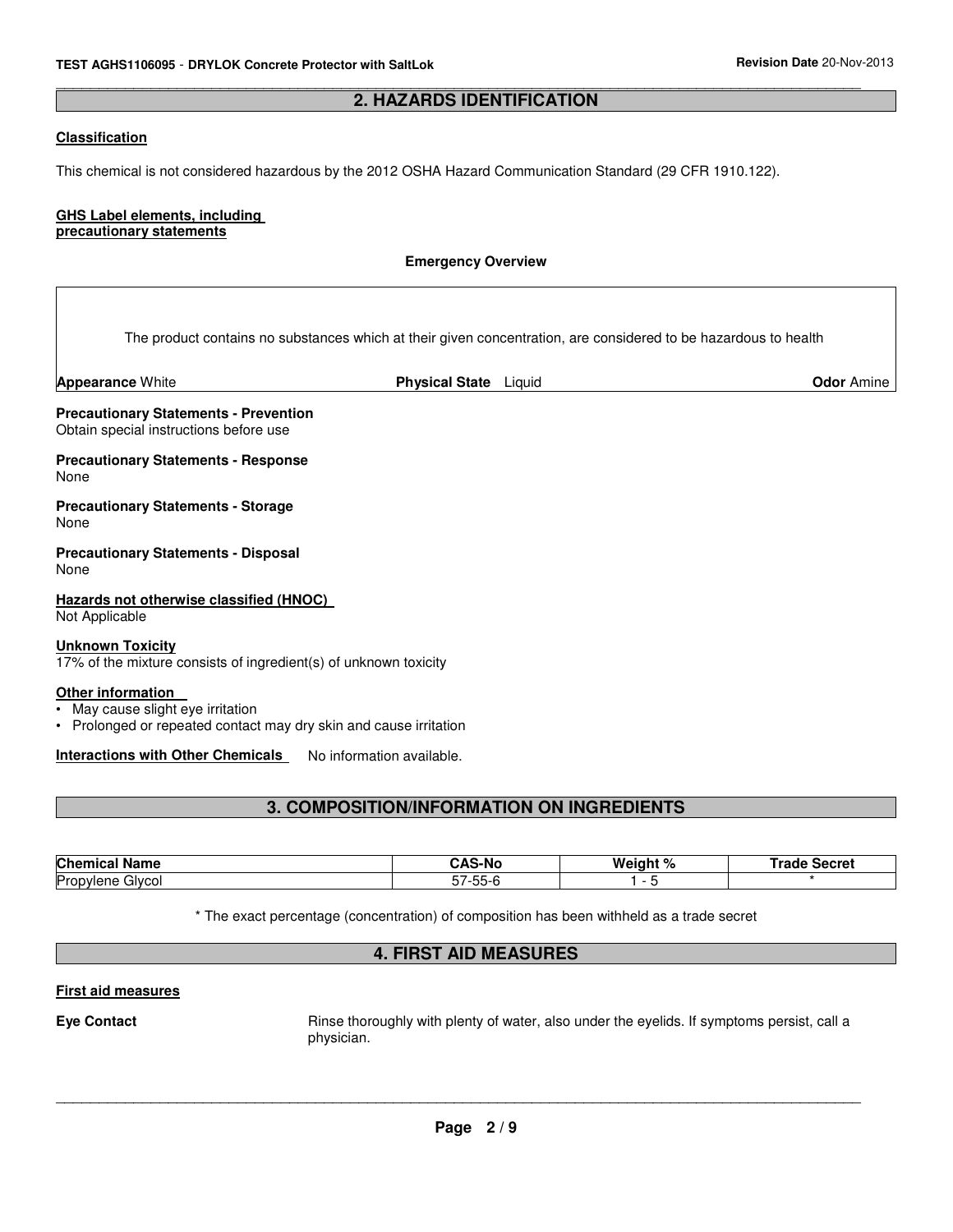| <b>Skin Contact</b>                                         | Wash skin with soap and water. In the case of skin irritation or allergic reactions see a<br>physician. |  |
|-------------------------------------------------------------|---------------------------------------------------------------------------------------------------------|--|
| <b>Inhalation</b>                                           | Move to fresh air. If symptoms persist, call a physician.                                               |  |
| Ingestion                                                   | Do NOT induce vomiting. Drink plenty of water. If symptoms persist, call a physician.                   |  |
| Most important symptoms and effects, both acute and delayed |                                                                                                         |  |
| <b>Most Important Symptoms/Effects</b>                      | No information available.                                                                               |  |

# **Indication of any immediate medical attention and special treatment needed**

**Notes to Physician** Treat symptomatically.

# **5. FIRE-FIGHTING MEASURES**

#### **Suitable Extinguishing Media**

Use extinguishing measures that are appropriate to local circumstances and the surrounding environment.

#### **Unsuitable Extinguishing Media**

CAUTION: Use of water spray when fighting fire may be inefficient.

#### **Specific Hazards Arising from the Chemical**

No information available

#### **Hazardous Combustion Products**

Carbon oxides.

#### **Explosion Data Sensitivity to Mechanical Impact No**

**Sensitivity to Static Discharge No** 

#### **Protective Equipment and Precautions for Firefighters**

As in any fire, wear self-contained breathing apparatus pressure-demand, MSHA/NIOSH (approved or equivalent) and full protective gear.

# **6. ACCIDENTAL RELEASE MEASURES**

#### **Personal precautions, protective equipment and emergency procedures**

| <b>Personal Precautions</b>                          | Avoid contact with eyes.                                                                               |
|------------------------------------------------------|--------------------------------------------------------------------------------------------------------|
| <b>Environmental precautions</b>                     |                                                                                                        |
| <b>Environmental Precautions</b>                     | Refer to protective measures listed in Sections 7 and 8.                                               |
| Methods and material for containment and cleaning up |                                                                                                        |
| <b>Methods for Containment</b>                       | Prevent further leakage or spillage if safe to do so.                                                  |
| <b>Methods for Cleaning Up</b>                       | Dam up. Soak up with inert absorbent material. Pick up and transfer to properly labeled<br>containers. |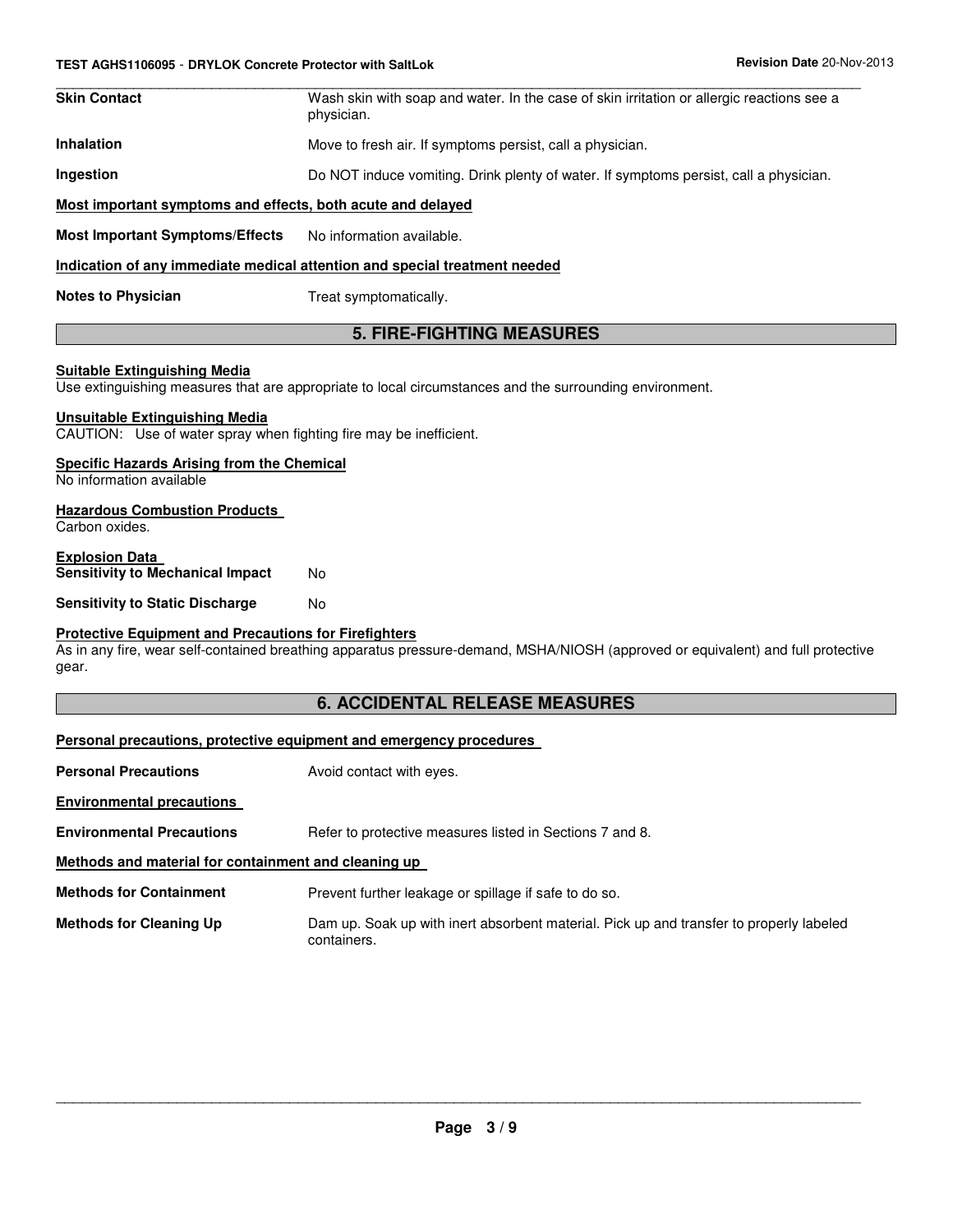| <b>7. HANDLING AND STORAGE</b>                                        |                                                                                                                                                                             |  |
|-----------------------------------------------------------------------|-----------------------------------------------------------------------------------------------------------------------------------------------------------------------------|--|
| <b>Precautions for safe handling</b>                                  |                                                                                                                                                                             |  |
| <b>Handling</b>                                                       | Handle in accordance with good industrial hygiene and safety practice. Avoid contact with<br>eyes.                                                                          |  |
| Conditions for safe storage, including any incompatibilities          |                                                                                                                                                                             |  |
| <b>Storage</b>                                                        | Keep container tightly closed.                                                                                                                                              |  |
| <b>Incompatible Products</b>                                          | None known based on information supplied.                                                                                                                                   |  |
| 8. EXPOSURE CONTROLS/PERSONAL PROTECTION                              |                                                                                                                                                                             |  |
| <b>Control parameters</b>                                             |                                                                                                                                                                             |  |
| <b>Exposure Guidelines</b>                                            | This product does not contain any hazardous materials with occupational exposure limits<br>established by the region specific regulatory bodies.                            |  |
| <b>Appropriate engineering controls</b>                               |                                                                                                                                                                             |  |
| <b>Engineering Measures</b>                                           | Showers<br>Eyewash stations<br>Ventilation systems                                                                                                                          |  |
| Individual protection measures, such as personal protective equipment |                                                                                                                                                                             |  |
| <b>Eye/Face Protection</b>                                            | No special protective equipment required.                                                                                                                                   |  |
| <b>Skin and Body Protection</b>                                       | No special protective equipment required.                                                                                                                                   |  |
| <b>Respiratory Protection</b>                                         | No protective equipment is needed under normal use conditions. If exposure limits are<br>exceeded or irritation is experienced, ventilation and evacuation may be required. |  |
| <b>Hygiene Measures</b>                                               | Handle in accordance with good industrial hygiene and safety practice.                                                                                                      |  |

\_\_\_\_\_\_\_\_\_\_\_\_\_\_\_\_\_\_\_\_\_\_\_\_\_\_\_\_\_\_\_\_\_\_\_\_\_\_\_\_\_\_\_\_\_\_\_\_\_\_\_\_\_\_\_\_\_\_\_\_\_\_\_\_\_\_\_\_\_\_\_\_\_\_\_\_\_\_\_\_\_\_\_\_\_\_\_\_\_\_\_\_\_

# **9. PHYSICAL AND CHEMICAL PROPERTIES**

| <b>Physical and Chemical Properties</b> |                          |                       |         |
|-----------------------------------------|--------------------------|-----------------------|---------|
| <b>Physical State</b>                   | Liauid                   |                       |         |
| Appearance                              | White                    | Odor                  | Amine   |
| Color                                   | No information available | <b>Odor Threshold</b> | No info |

**Color** No information available **Odor Threshold** No information available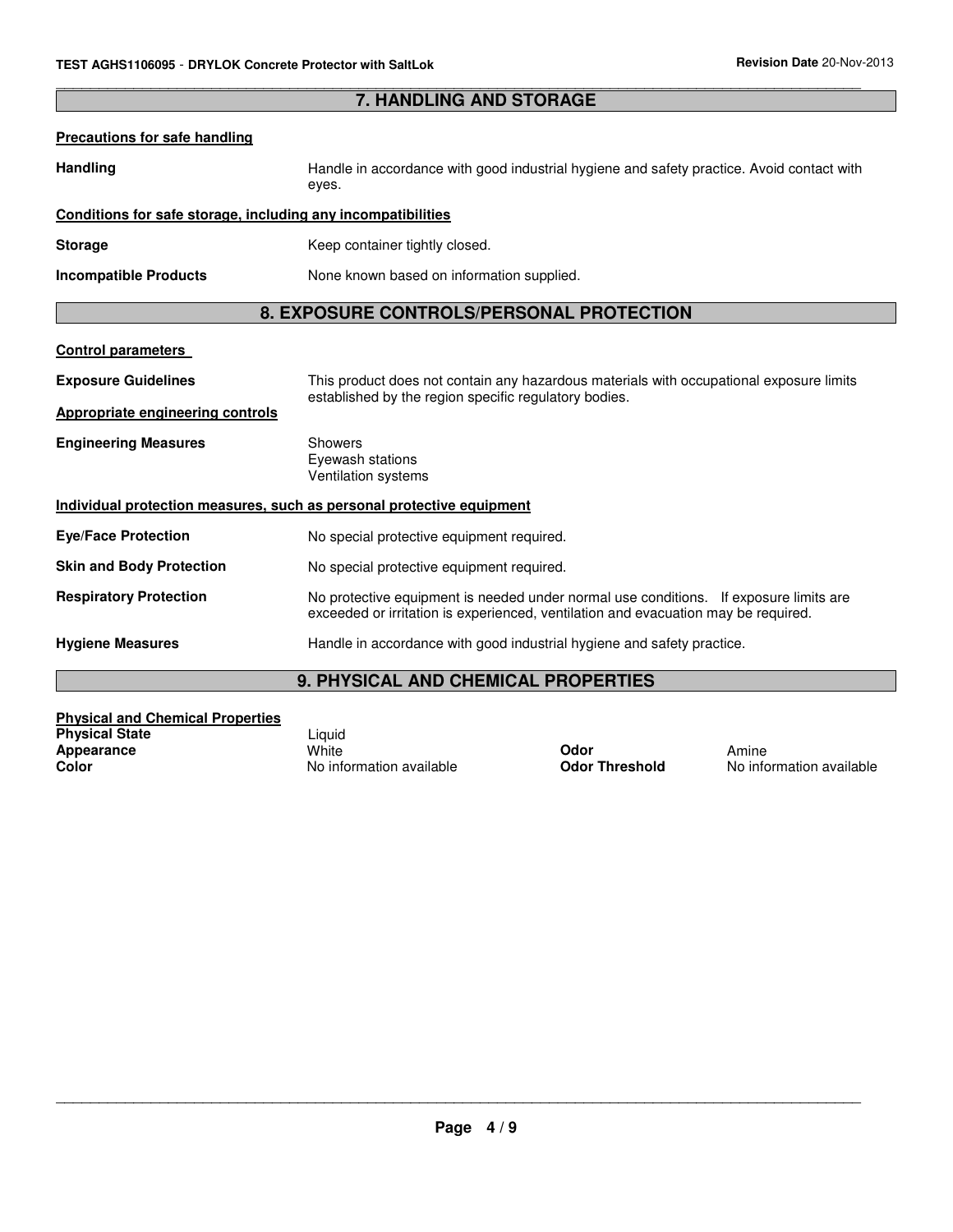|                                                                 | <b>9. PHYSICAL AND CHEMICAL PROPERTIES</b> |                       |
|-----------------------------------------------------------------|--------------------------------------------|-----------------------|
| Property                                                        | Values                                     | <b>Remarks/Method</b> |
| рH                                                              | 8.5                                        | None known            |
| Melting/freezing point                                          | No data available                          | None known            |
| <b>Boiling Point/Range</b>                                      |                                            | None known            |
| <b>Flash Point</b>                                              | 5001C / 9034F                              | None known            |
| <b>Evaporation rate</b>                                         | No data available                          | None known            |
| Flammability (solid, gas)                                       | No data available                          | None known            |
| <b>Flammability Limits in Air</b>                               |                                            |                       |
| <b>Upper flammability limit</b>                                 | No data available                          |                       |
| Lower flammability limit                                        | No data available                          |                       |
| Vapor pressure                                                  | No data available                          | None known            |
| Vapor density                                                   | No data available                          | None known            |
| <b>Specific Gravity</b>                                         | No data available                          | None known            |
| <b>Water Solubility</b>                                         | Soluble in water.                          | None known            |
| Solubility in other solvents                                    | No data available                          | None known            |
| <b>Partition coefficient: n-octanol/water</b> No data available |                                            | None known            |
| <b>Autoignition temperature</b>                                 | No data available                          | None known            |
| <b>Decomposition temperature</b>                                | No data available                          | None known            |
| <b>Kinematic viscosity</b>                                      | No data available                          | None known            |
| <b>Dynamic viscosity</b>                                        | No data available                          | None known            |
| <b>Explosive Properties</b>                                     | No data available                          |                       |
| <b>Oxidizing Properties</b>                                     | No data available                          |                       |
| <b>Other Information</b>                                        |                                            |                       |

**10. STABILITY AND REACTIVITY**

\_\_\_\_\_\_\_\_\_\_\_\_\_\_\_\_\_\_\_\_\_\_\_\_\_\_\_\_\_\_\_\_\_\_\_\_\_\_\_\_\_\_\_\_\_\_\_\_\_\_\_\_\_\_\_\_\_\_\_\_\_\_\_\_\_\_\_\_\_\_\_\_\_\_\_\_\_\_\_\_\_\_\_\_\_\_\_\_\_\_\_\_\_

#### **Reactivity**

No data available.

**VOC Content (%)** 

#### **Chemical stability**

Stable under recommended storage conditions.

**Softening Point**<br> **VOC Content (%)**<br>
No data available<br>
No data available

#### **Possibility of Hazardous Reactions**

None under normal processing.

#### **Hazardous Polymerization**

Hazardous polymerization does not occur.

# **Conditions to avoid**

None known based on information supplied.

#### **Incompatible materials**

None known based on information supplied.

# **Hazardous Decomposition Products**

Carbon oxides.

# **11. TOXICOLOGICAL INFORMATION**

# **Information on likely routes of exposure**

#### **Product Information**

|  | <b>Inhalation</b> | There is no data available for this product. |
|--|-------------------|----------------------------------------------|
|--|-------------------|----------------------------------------------|

**Eye Contact** There is no data available for this product.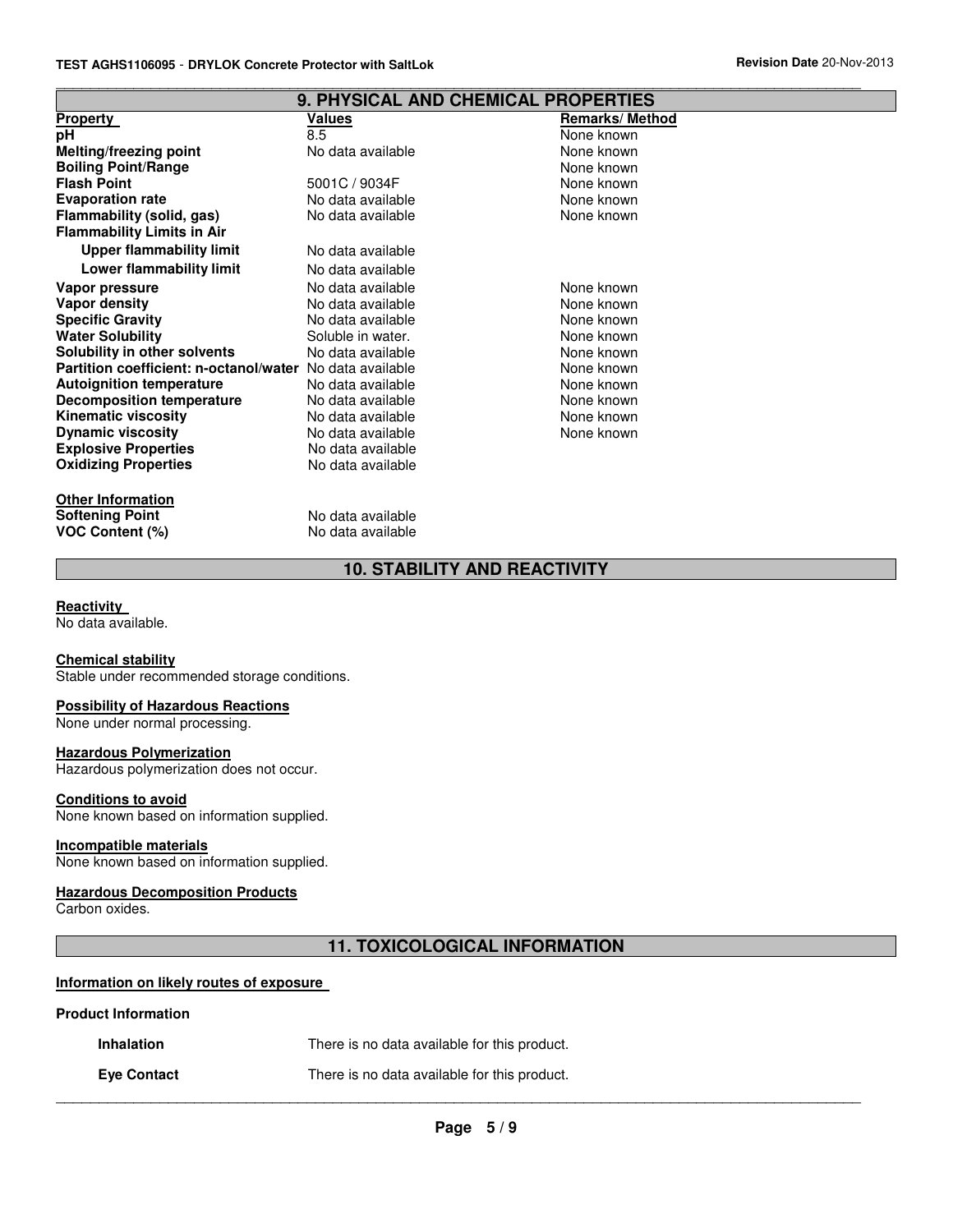**Skin Contact** There is no data available for this product.

\_\_\_\_\_\_\_\_\_\_\_\_\_\_\_\_\_\_\_\_\_\_\_\_\_\_\_\_\_\_\_\_\_\_\_\_\_\_\_\_\_\_\_\_\_\_\_\_\_\_\_\_\_\_\_\_\_\_\_\_\_\_\_\_\_\_\_\_\_\_\_\_\_\_\_\_\_\_\_\_\_\_\_\_\_\_\_\_\_\_\_\_\_

**Ingestion** There is no data available for this product.

| <b>Chemical Name</b>        | LD50 Oral               | <b>LD50 Dermal</b>        | <b>LC50 Inhalation</b> |
|-----------------------------|-------------------------|---------------------------|------------------------|
| Propylene Glycol<br>57-55-6 | (Rat<br>$= 20000$ mg/kg | Rabbit<br>$= 20800$ mg/kg |                        |
|                             |                         |                           |                        |

# **Information on toxicological effects**

| <b>Symptoms</b>                                                                                                                                            | No information available.                                                                                                                           |  |  |
|------------------------------------------------------------------------------------------------------------------------------------------------------------|-----------------------------------------------------------------------------------------------------------------------------------------------------|--|--|
| Delayed and immediate effects as well as chronic effects from short and long-term exposure                                                                 |                                                                                                                                                     |  |  |
| <b>Sensitization</b>                                                                                                                                       | No information available.                                                                                                                           |  |  |
| <b>Mutagenic Effects</b>                                                                                                                                   | No information available.                                                                                                                           |  |  |
| Carcinogenicity                                                                                                                                            | Contains no ingredient listed as a carcinogen.                                                                                                      |  |  |
| <b>Reproductive Toxicity</b><br><b>STOT - single exposure</b><br><b>STOT - repeated exposure</b><br><b>Chronic Toxicity</b><br><b>Target Organ Effects</b> | No information available<br>No information available.<br>No information available.<br>No known effect based on information supplied.<br>None known. |  |  |
| <b>Aspiration Hazard</b>                                                                                                                                   | No information available.                                                                                                                           |  |  |

#### **Numerical measures of toxicity Product Information**

**ATEmix (dermal)** 1,726,400.00

# **12. ECOLOGICAL INFORMATION**

#### **Ecotoxicity**

The environmental impact of this product has not been fully investigated.

#### **Persistence and Degradability**

No information available.

**Bioaccumulation** No information available.

# **Other Adverse Effects**

No information available.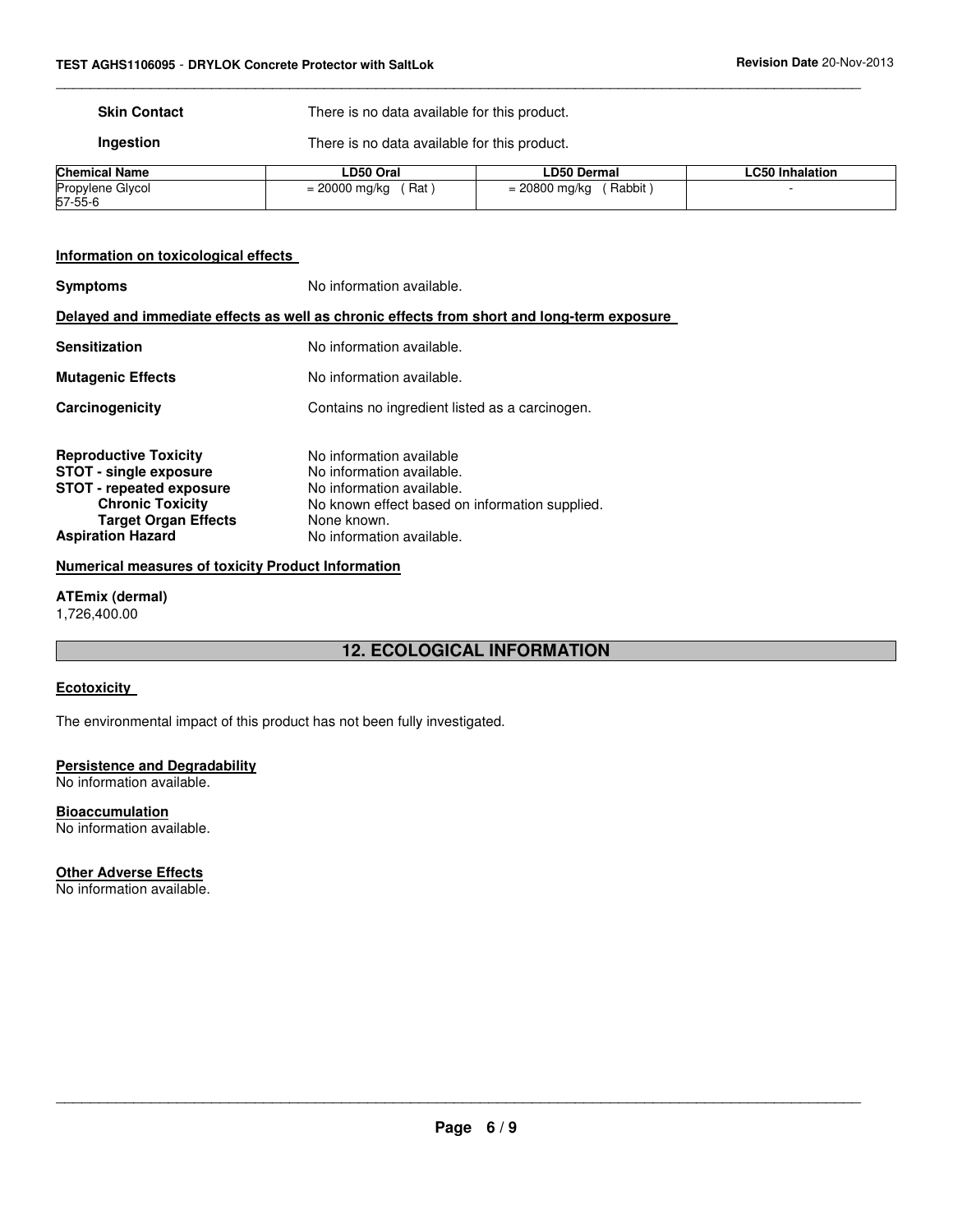| <b>13. DISPOSAL CONSIDERATIONS</b> |                                                                                                                                                                                                                                                                                                                                                                                                                                                                                                                                |  |
|------------------------------------|--------------------------------------------------------------------------------------------------------------------------------------------------------------------------------------------------------------------------------------------------------------------------------------------------------------------------------------------------------------------------------------------------------------------------------------------------------------------------------------------------------------------------------|--|
| Waste treatment methods            |                                                                                                                                                                                                                                                                                                                                                                                                                                                                                                                                |  |
| <b>Waste Disposal Methods</b>      | This material, as supplied, is not a hazardous waste according to Federal regulations (40 CFR<br>261). This material could become a hazardous waste if it is mixed with or otherwise comes in<br>contact with a hazardous waste, if chemical additions are made to this material, or if the<br>material is processed or otherwise altered. Consult 40 CFR 261 to determine whether the<br>altered material is a hazardous waste. Consult the appropriate state, regional, or local<br>regulations for additional requirements. |  |
| <b>Contaminated Packaging</b>      | Dispose of in accordance with local regulations.                                                                                                                                                                                                                                                                                                                                                                                                                                                                               |  |

\_\_\_\_\_\_\_\_\_\_\_\_\_\_\_\_\_\_\_\_\_\_\_\_\_\_\_\_\_\_\_\_\_\_\_\_\_\_\_\_\_\_\_\_\_\_\_\_\_\_\_\_\_\_\_\_\_\_\_\_\_\_\_\_\_\_\_\_\_\_\_\_\_\_\_\_\_\_\_\_\_\_\_\_\_\_\_\_\_\_\_\_\_

## **California Hazardous Waste Codes** 331

# **14. TRANSPORT INFORMATION**

| <b>DOT</b><br><b>Proper Shipping Name</b><br><b>Hazard Class</b> | NOT REGULATED<br>Non regulated<br>N/A |
|------------------------------------------------------------------|---------------------------------------|
| TDG                                                              | Not regulated                         |
| MEX                                                              | Not regulated                         |
| <b>ICAO</b>                                                      | Not regulated                         |
| IATA<br><b>Proper Shipping Name</b><br><b>Hazard Class</b>       | Not regulated<br>Non regulated<br>N/A |
| <b>IMDG/IMO</b><br><b>Hazard Class</b>                           | Not regulated<br>N/A                  |
| <b>RID</b>                                                       | Not regulated                         |
| ADR                                                              | Not regulated                         |
| ADN                                                              | Not regulated                         |
|                                                                  | <b>BEAU</b><br>. .                    |

# **15. REGULATORY INFORMATION**

# **International Inventories**

TSCA Complies<br>DSL All compo All components are listed either on the DSL or NDSL.

**TSCA** - United States Toxic Substances Control Act Section 8(b) Inventory **DSL/NDSL** - Canadian Domestic Substances List/Non-Domestic Substances List

# **U.S. Federal Regulations**

# **SARA 313**

Section 313 of Title III of the Superfund Amendments and Reauthorization Act of 1986 (SARA). This product does not contain any chemicals which are subject to the reporting requirements of the Act and Title 40 of the Code of Federal Regulations, Part 372.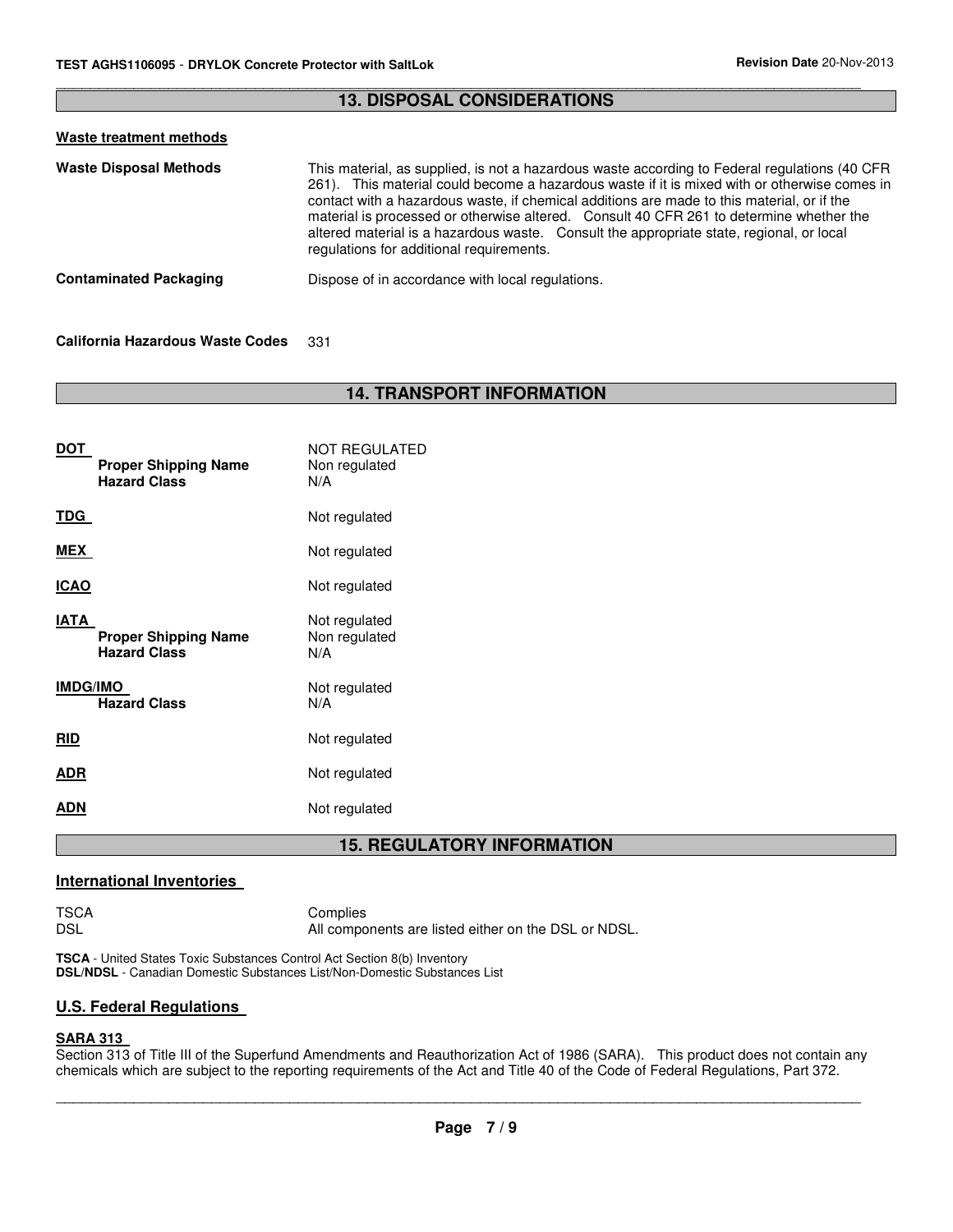#### **SARA 311/312 Hazard Categories**

| <b>Acute Health Hazard</b>               | N٥  |
|------------------------------------------|-----|
| <b>Chronic Health Hazard</b>             | N٥  |
| <b>Fire Hazard</b>                       | N٥  |
| <b>Sudden Release of Pressure Hazard</b> | N٥  |
| <b>Reactive Hazard</b>                   | No. |
|                                          |     |

#### **Clean Water Act**

This product does not contain any substances regulated as pollutants pursuant to the Clean Water Act (40 CFR 122.21 and 40 CFR 122.42).

\_\_\_\_\_\_\_\_\_\_\_\_\_\_\_\_\_\_\_\_\_\_\_\_\_\_\_\_\_\_\_\_\_\_\_\_\_\_\_\_\_\_\_\_\_\_\_\_\_\_\_\_\_\_\_\_\_\_\_\_\_\_\_\_\_\_\_\_\_\_\_\_\_\_\_\_\_\_\_\_\_\_\_\_\_\_\_\_\_\_\_\_\_

#### **CERCLA**

This material, as supplied, does not contain any substances regulated as hazardous substances under the Comprehensive Environmental Response Compensation and Liability Act (CERCLA) (40 CFR 302) or the Superfund Amendments and Reauthorization Act (SARA) (40 CFR 355). There may be specific reporting requirements at the local, regional, or state level pertaining to releases of this material.

#### **U.S. State Regulations**

#### **California Proposition 65**

This product does not contain any Proposition 65 chemicals.

#### **U.S. State Right-to-Know Regulations**

| Chemical Name                        | <b>New Jersey</b> | 56 I S | ™vania |
|--------------------------------------|-------------------|--------|--------|
| Glycol<br>Propulane<br>$57 - 55 - 6$ |                   |        |        |
|                                      |                   |        |        |

#### **International Regulations**

**Mexico - Grade No information available.** 

| <b>Chamise</b><br>$\sim$<br>---<br>.<br>vame                | .<br><br><br>nu.<br>Ja. | Limits<br> |
|-------------------------------------------------------------|-------------------------|------------|
| $\frac{1}{2}$ $\frac{1}{2}$<br>مصصاب<br>ر بر و_<br>ושט<br>. |                         |            |
|                                                             |                         |            |

#### **Canada**

#### **WHMIS Hazard Class**

Non-controlled

# **16. OTHER INFORMATION**

| <u>NFPA</u>          | <b>Health Hazard 0</b> | Flammability<br>-0                                                                            | <b>Instability 0</b>     | <b>Physical and Chemical</b>              |
|----------------------|------------------------|-----------------------------------------------------------------------------------------------|--------------------------|-------------------------------------------|
| <b>HMIS</b>          | <b>Health Hazard 0</b> | Flammability<br>-0                                                                            | <b>Physical Hazard 0</b> | Hazards -<br><b>Personal Protection X</b> |
| <b>Prepared By</b>   |                        | <b>Product Stewardship</b><br>23 British American Blvd.<br>Latham, NY 12110<br>1-800-572-6501 |                          |                                           |
| <b>Revision Date</b> | 20-Nov-2013            |                                                                                               |                          |                                           |
| <b>Revision Note</b> |                        | No information available                                                                      |                          |                                           |

#### **General Disclaimer**

**The information provided in this Safety Data Sheet is correct to the best of our knowledge, information and belief at the date of its publication. The information given is designed only as a guidance for safe handling, use, processing, storage, transportation, disposal and release and is not to be considered a warranty or quality specification. The information relates only to the specific material designated and may not be valid for such material used in combination with any other materials or in any process, unless specified in the text**